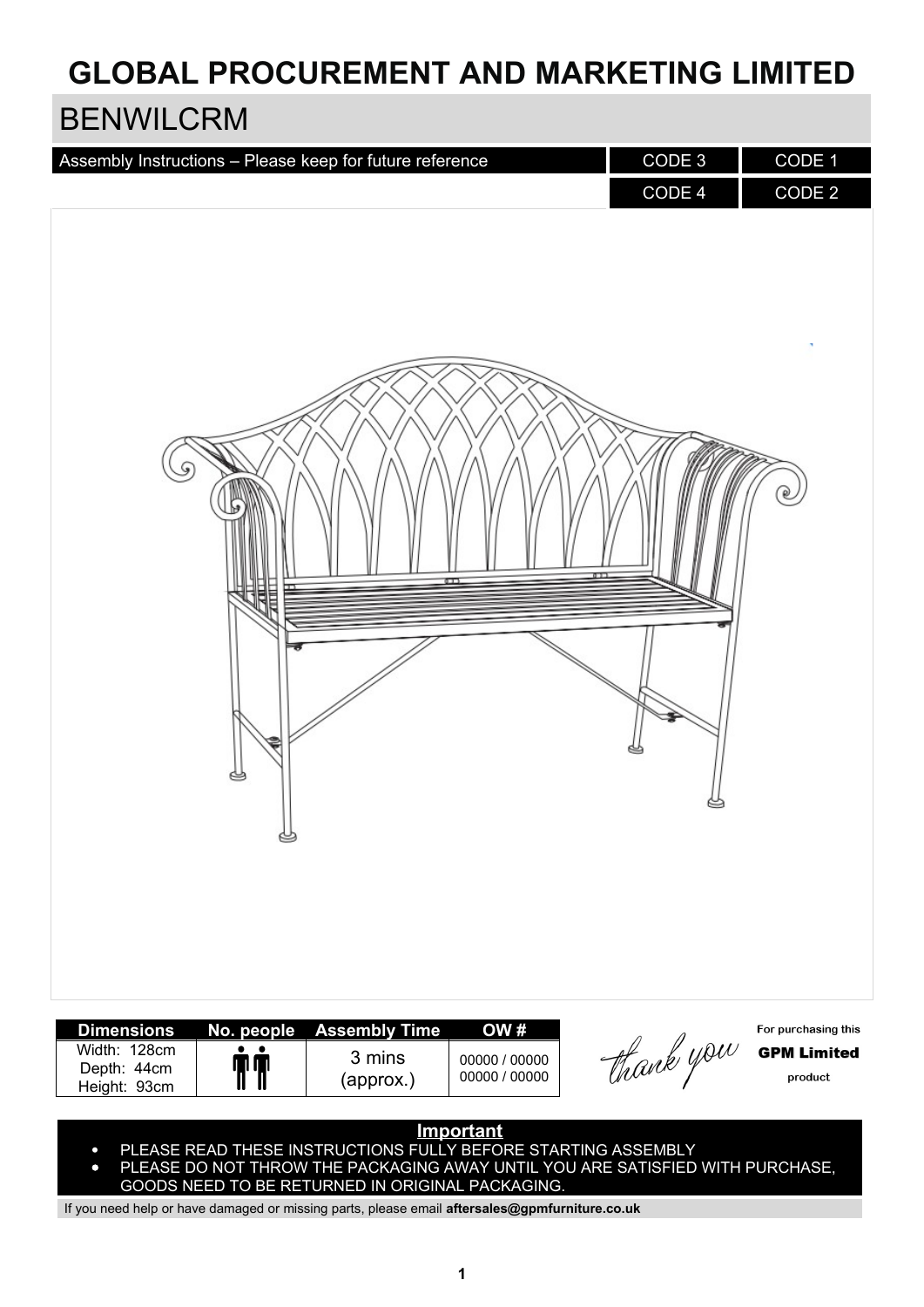## **1) Safety and Care Advice**

#### **Important**

- PLEASE READ THESE INSTRUCTIONS FULLY BEFORE STARTING ASSEMBLY
- PLEASE DO NOT THROW THE PACKAGING AWAY UNTIL YOU ARE SATISFIED WITH PURCHASE, GOODS NEED TO BE RETURNED IN ORIGINAL PACKAGING.
- Check you have all the components and tools listed on pages 4 and 5.
- Remove all fittings from the plastic bags and separate them into their groups.
- Keep children and animals away from the work area, small parts could choke if swallowed.
- Make sure you have enough space to lay out the parts before starting.
- Do not stand or put weight on the product, this could cause damage.
- Assemble the item as close to its final position (in the same room) as possible.
- Assemble on a soft, level surface to avoid damaging the unit or your floor.
- We do not recommend the use of power drill/drivers for inserting screws, as this could damage the unit. Only use hand screwdrivers.
- Dispose of all packaging carefully and responsibly.



### **Care and Maintenance**

- Only clean using a damp cloth and mild detergent, do not use bleach or abrasive cleaners.
- From time to time check that there are no loose screws on this unit.
- This product should not be discarded with household waste. Take to your local authority waste disposal centre.

If kept outside please ensure in the winter months that the product is correctly covered or put away into a dry environment to prevent corrosion, weathering or damage.

If your product is not designed to be outside, we recommend that it is always kept indoors in a dry environment.

**If you are unhappy with the product and wish to return it, please follow the retailer's returns procedure.**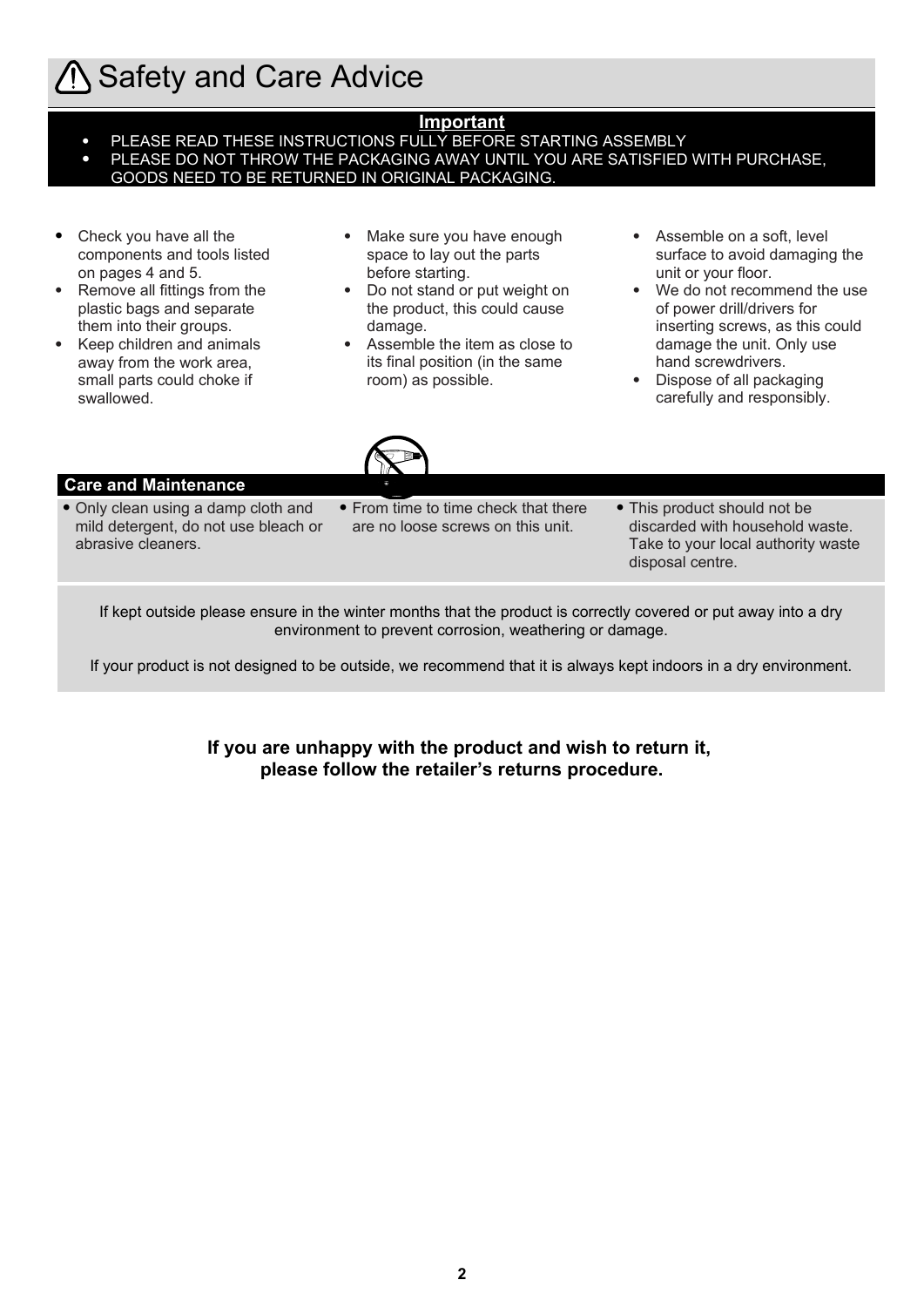| <b>Parts list</b> |                |      |      |         |                 |  |  |
|-------------------|----------------|------|------|---------|-----------------|--|--|
| Code              | <b>Diagram</b> |      | Code | Diagram | QTY             |  |  |
| Α                 |                | 1 pc | Β    |         | 1 pc            |  |  |
| C                 |                | 1 pc | D    |         | 1 <sub>pc</sub> |  |  |
| Е                 |                | 9PCS | F    |         | 1 pc            |  |  |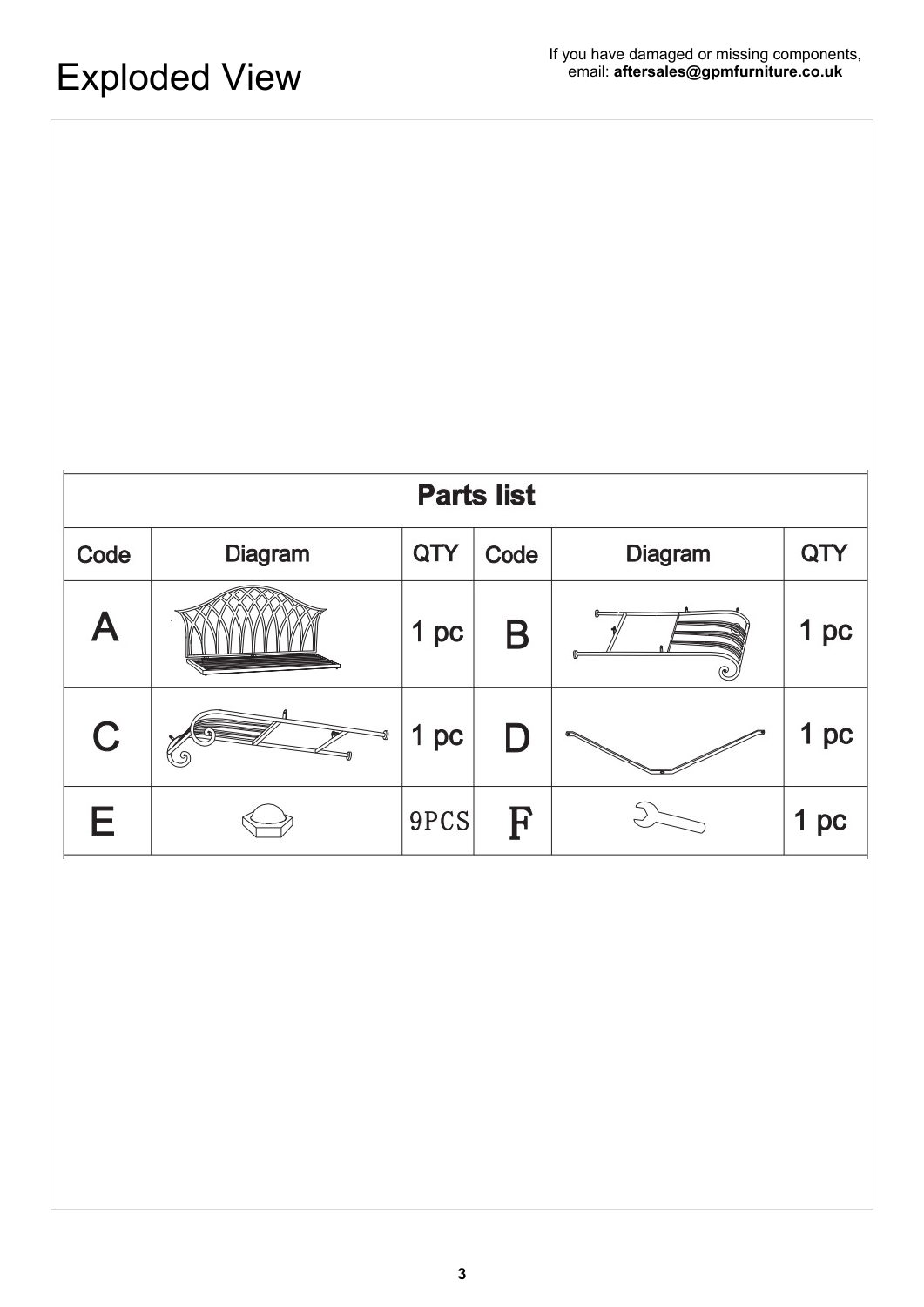# Components - Panels

### **Please check that you have all the components listed below before constructing your item.**

| Part No                                                                                       | <b>Description</b>   | Qty  | <b>Size</b><br>(mm) | <b>Thickness</b><br>(mm) |  |  |  |
|-----------------------------------------------------------------------------------------------|----------------------|------|---------------------|--------------------------|--|--|--|
| 1                                                                                             | Back and seat panels | 1pc  |                     |                          |  |  |  |
| $\boldsymbol{2}$                                                                              | Left panel           | 1pc  |                     |                          |  |  |  |
| $\mathbf 3$                                                                                   | Right panel          | 1pc  |                     |                          |  |  |  |
| $\overline{\mathbf{4}}$                                                                       | Connecting part      | 1pc  |                     |                          |  |  |  |
| ${\bf 5}$                                                                                     | Screw cap            | 9pcs |                     |                          |  |  |  |
| $\bf 6$                                                                                       | spanner              | 1pc  |                     |                          |  |  |  |
|                                                                                               |                      |      |                     |                          |  |  |  |
|                                                                                               |                      |      |                     |                          |  |  |  |
|                                                                                               |                      |      |                     |                          |  |  |  |
|                                                                                               |                      |      |                     |                          |  |  |  |
|                                                                                               |                      |      |                     |                          |  |  |  |
|                                                                                               |                      |      |                     |                          |  |  |  |
|                                                                                               |                      |      |                     |                          |  |  |  |
|                                                                                               |                      |      |                     |                          |  |  |  |
|                                                                                               |                      |      |                     |                          |  |  |  |
|                                                                                               |                      |      |                     |                          |  |  |  |
|                                                                                               |                      |      |                     |                          |  |  |  |
|                                                                                               |                      |      |                     |                          |  |  |  |
|                                                                                               |                      |      |                     |                          |  |  |  |
|                                                                                               |                      |      |                     |                          |  |  |  |
|                                                                                               |                      |      |                     |                          |  |  |  |
|                                                                                               |                      |      |                     |                          |  |  |  |
|                                                                                               |                      |      |                     |                          |  |  |  |
|                                                                                               |                      |      |                     |                          |  |  |  |
|                                                                                               |                      |      |                     |                          |  |  |  |
|                                                                                               |                      |      |                     |                          |  |  |  |
|                                                                                               |                      |      |                     |                          |  |  |  |
| Important - Please read these instructions fully before starting assembly                     |                      |      |                     |                          |  |  |  |
| If you need help or have damaged or missing parts, please email aftersales@gpmfurniture.co.uk |                      |      |                     |                          |  |  |  |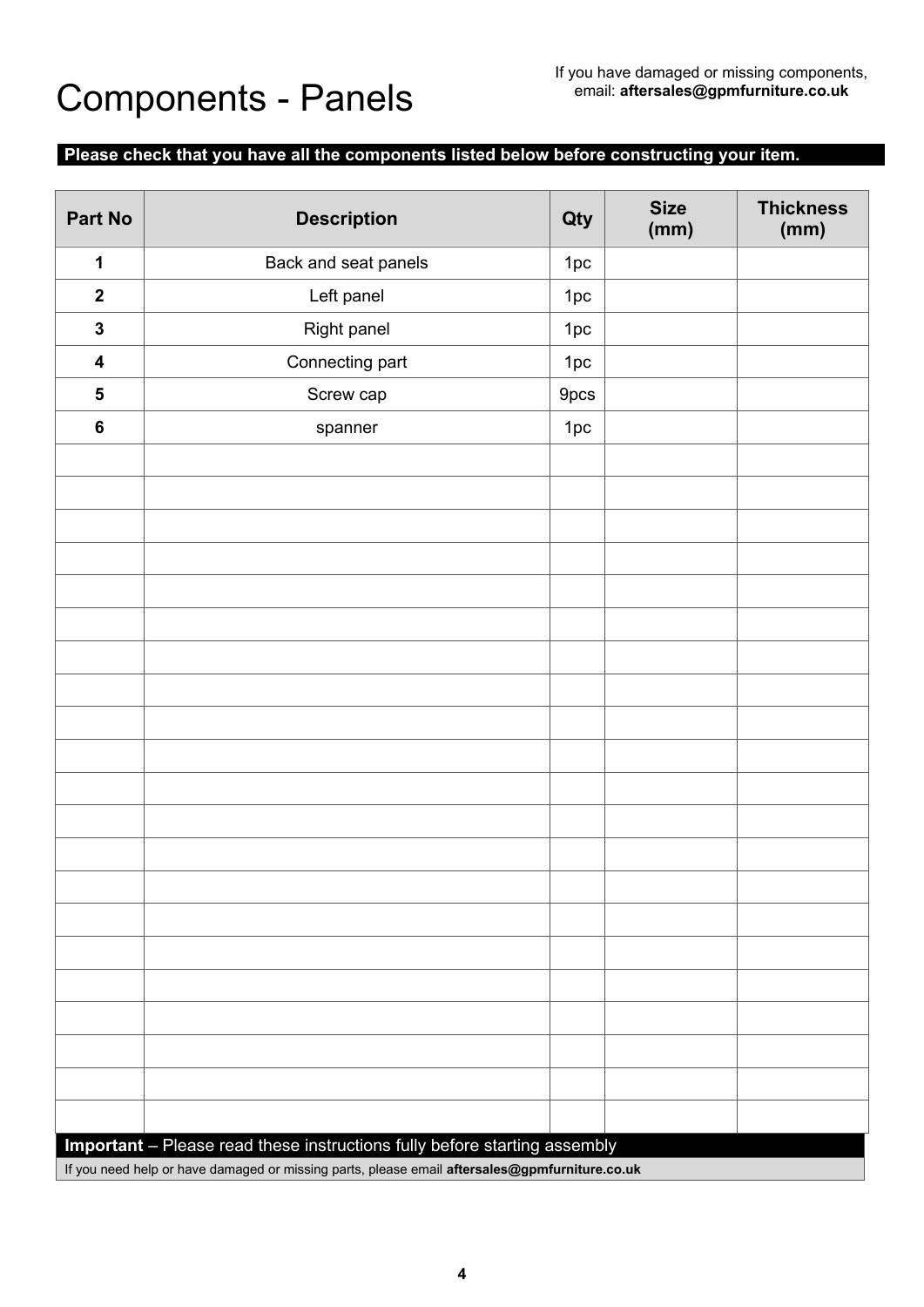#### **Please check that you have all the components listed below before constructing your item.**

**Note:** The quantities below are the correct amount to complete the assembly. In some cases more fittings may be supplied than are required.

| (A) | <b>Screw cap 9pcs</b> | (B)            | <b>Spanner 1pc</b> | $\overline{(C)}$ | (D) |  |
|-----|-----------------------|----------------|--------------------|------------------|-----|--|
|     |                       |                |                    |                  |     |  |
| (E) |                       | (F)            |                    | (G)              | (H) |  |
|     |                       |                |                    |                  |     |  |
| (1) |                       | $(\mathsf{J})$ |                    | (K)              | (L) |  |
|     |                       |                |                    |                  |     |  |
| (M  |                       | (N)            |                    | (O)              | (P) |  |
|     |                       |                |                    |                  |     |  |
| (Q) |                       | (R)            |                    | (S)              | (T) |  |
|     |                       |                |                    |                  |     |  |
| (U) |                       | (V)            |                    | (W)              | (X) |  |
|     |                       |                |                    |                  |     |  |

### **Tools Required**



**Ruler** – Use this to measure your screws (mm)

### **Important** – Please read these instructions fully before starting assembly

If you need help or have damaged or missing parts, please email **aftersales@gpmfurniture.co.uk**